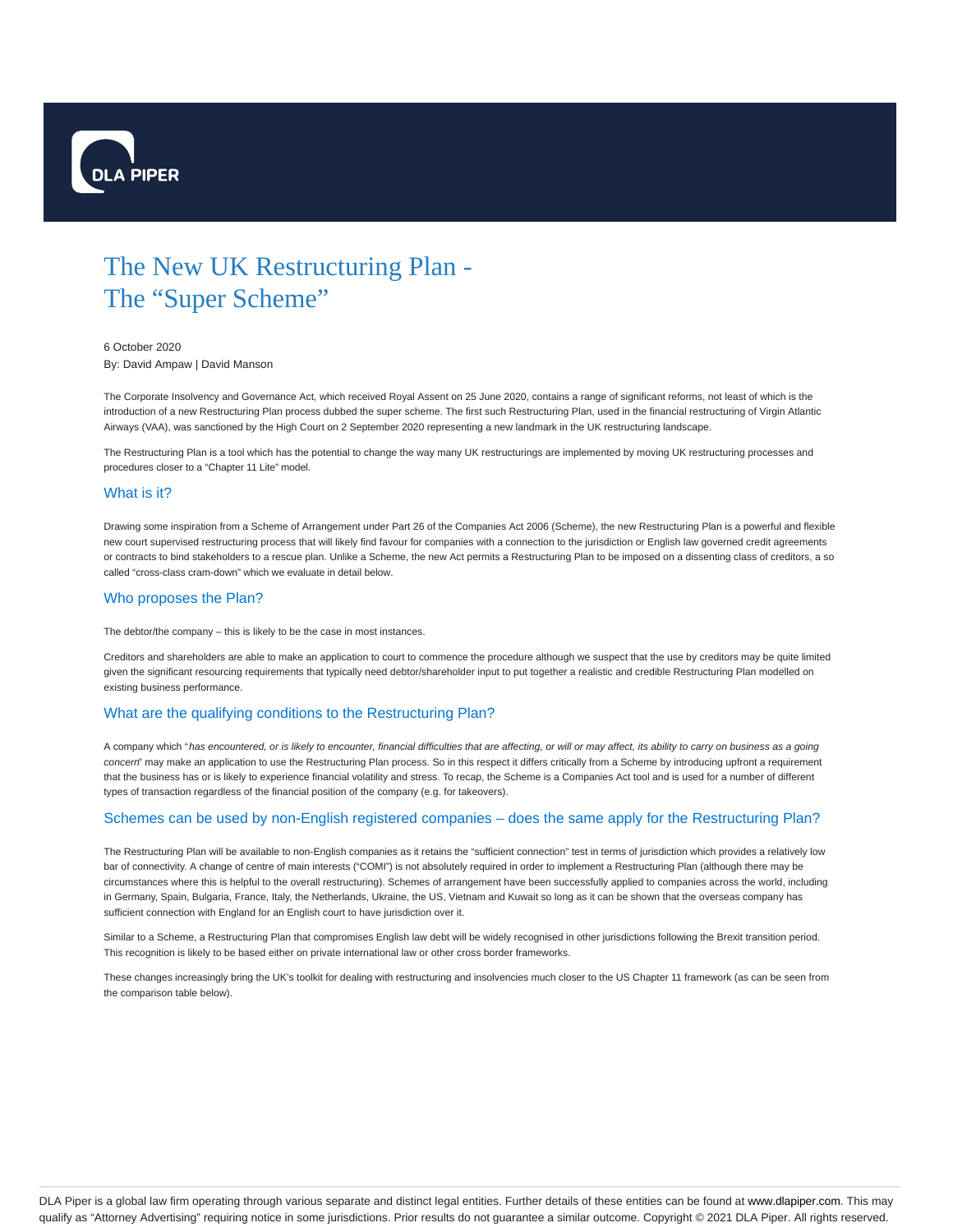# Comparison

EU, UK, NL and US

|                                    | <b>Directive</b>                                                  | <b>UK Scheme</b>                  | <b>UK Restructuring Plan</b>   | <b>Proposed Netherlands</b><br><b>Scheme</b>      | U.S. Chapter 11                                                           |
|------------------------------------|-------------------------------------------------------------------|-----------------------------------|--------------------------------|---------------------------------------------------|---------------------------------------------------------------------------|
| Out-of-court process               | <b>No</b>                                                         | <b>No</b>                         | <b>No</b>                      | <b>No</b>                                         | <b>No</b>                                                                 |
| Debtor in possession               | Yes                                                               | Yes                               | Yes                            | <b>Yes</b>                                        | Yes                                                                       |
| Stay on enforcement<br>action      | Yes                                                               | <b>No</b>                         | Yes<br>(standalone moratorium) | <b>Yes</b>                                        | Yes                                                                       |
| Ban on ipso facto                  | Yes                                                               | <b>No</b>                         | Yes                            | Yes                                               | Yes                                                                       |
| Separate classes                   | Yes                                                               | <b>Yes</b>                        | Yes                            | <b>Yes</b>                                        | <b>Yes</b>                                                                |
| Cram down                          | Yes                                                               | <b>Yes</b>                        | Yes                            | <b>Yes</b>                                        | Yes                                                                       |
| Cross-class cram down              | Yes                                                               | <b>No</b>                         | Yes                            | Yes                                               | <b>Yes</b>                                                                |
| Support required                   | Not higher than 75% in<br>amount or number of<br>affected parties | 75% by value and 50%<br>by number | 75% by value                   | 2/3 in value                                      | 2/3 in value and majority<br>in number of allowed<br>claims in each class |
| Basis for founding<br>jurisdiction | n/a                                                               | Sufficient connection             | Sufficient connection          | Public (CoMI); Private<br>(sufficient connection) | Asset in the U.S.                                                         |
| Super-priority DIP<br>finance      | Yes                                                               | <b>No</b>                         | <b>No</b>                      | <b>No</b>                                         | Yes                                                                       |

# What can a Restructuring Plan contain?

As long as there is some form of compromise or arrangement and the purpose of it is to deal with the company's financial difficulties then this is virtually a blank canvas. We expect, similar to the use of Schemes, to see a variety of flexible business outcomes to support a business seeking to agree a restructuring with its creditors (for example amend-and-extend style schemes to modify credit agreements versus debt-for-equity style restructurings), and for there to be significant flexibility in the application of this new Restructuring Plan.

# Does valuation play any part?

The Restructuring Plan enables the compromise of the debt and equity claims of creditors and/or shareholders which the court is satisfied have no "genuine" economic interest in the company.<sup>1</sup> The consent of these persons with no genuine economic interest is not required and they have no right to participate in the Restructuring Plan approval process.

This is a nuanced change from Schemes where, whist it is established that persons who are not affected by the Scheme need not be invited to vote, there is no formal consideration of a genuine economic interest at the first hearing. Valuation issues could therefore manifest themselves early (at the first hearing) in the Restructuring Plan process as arguments arise as to whether a creditor is "out of the money" and therefore ineligible to vote on the Restructuring Plan.

The assessment of genuine economic interest, along with cross-class cram-down when that is in play, will put valuation at the heart of a court's judicial scrutiny of any Restructuring Plan and also provide opportunities for competing valuations between classes of creditors who will likely have different interests in the outcome of such a valuation dispute. Whilst the court has wide discretion as to the assessment of genuine economic interest (there is no case law, at present on what "genuine" means), valuation evidence is likely to continue to play a significant role in guiding the court to analyse the position of "out of the money" creditors. This will be particularly acute where there are multiple classes proposed as part of the restructuring and the court is asked to approve a Restructuring Plan where significant classes have accepted the plan treatment but not others. We expect this to be a key area of challenge and/or litigation.

<sup>1</sup> Section 901C(4) of the Companies Act 2006

# Introducing the "cross-class cram-down" for the first time in the UK context

The new procedure with the cross class cramdown mechanics, where they are successful, will limit the ability of "hold-out" or ransom creditors to block a viable restructuring proposal which has the overwhelming support of those creditors who retain an economic interest in the business. It also opens up the possibility of altering equity interests as part of a Restructuring Plan without the consent of the relevant shareholders.

Dissenting classes are able to be crammed down only if they would be no worse off than in the "relevant alternative". The "relevant alternative" is whatever the court considers would be most likely to occur in relation to the company if the Restructuring Plan were not sanctioned. Again, this gives the court wide discretion as to the benchmark against which to assess the "no worse off" test. However, we anticipate that the starting point will be the appropriate comparator test that the courts use for assessing class composition in Schemes. This will bring valuation back into the spotlight again.

# So shareholder rights can be amended by the Restructuring Plan?

Other than permitting a compromise or arrangement with members in order to deal with financial difficulties, the Act does not deal expressly with the rights of shareholders. However, the intention underpinning the Act is that shareholder equity can be transferred, diluted or extinguished as part of a court approved Restructuring Plan which makes sense in the context of distress where shareholder value is likely, in real terms, to be materially impaired, if not nil, based on the then subsisting valuation of the business. The Act includes amendments to the Companies Act, including a disapplication of shareholder pre-emption rights, which appear to be intended to facilitate a dilution of shareholder rights pursuant to a Restructuring Plan. The ability to bind in shareholders can be a significant additional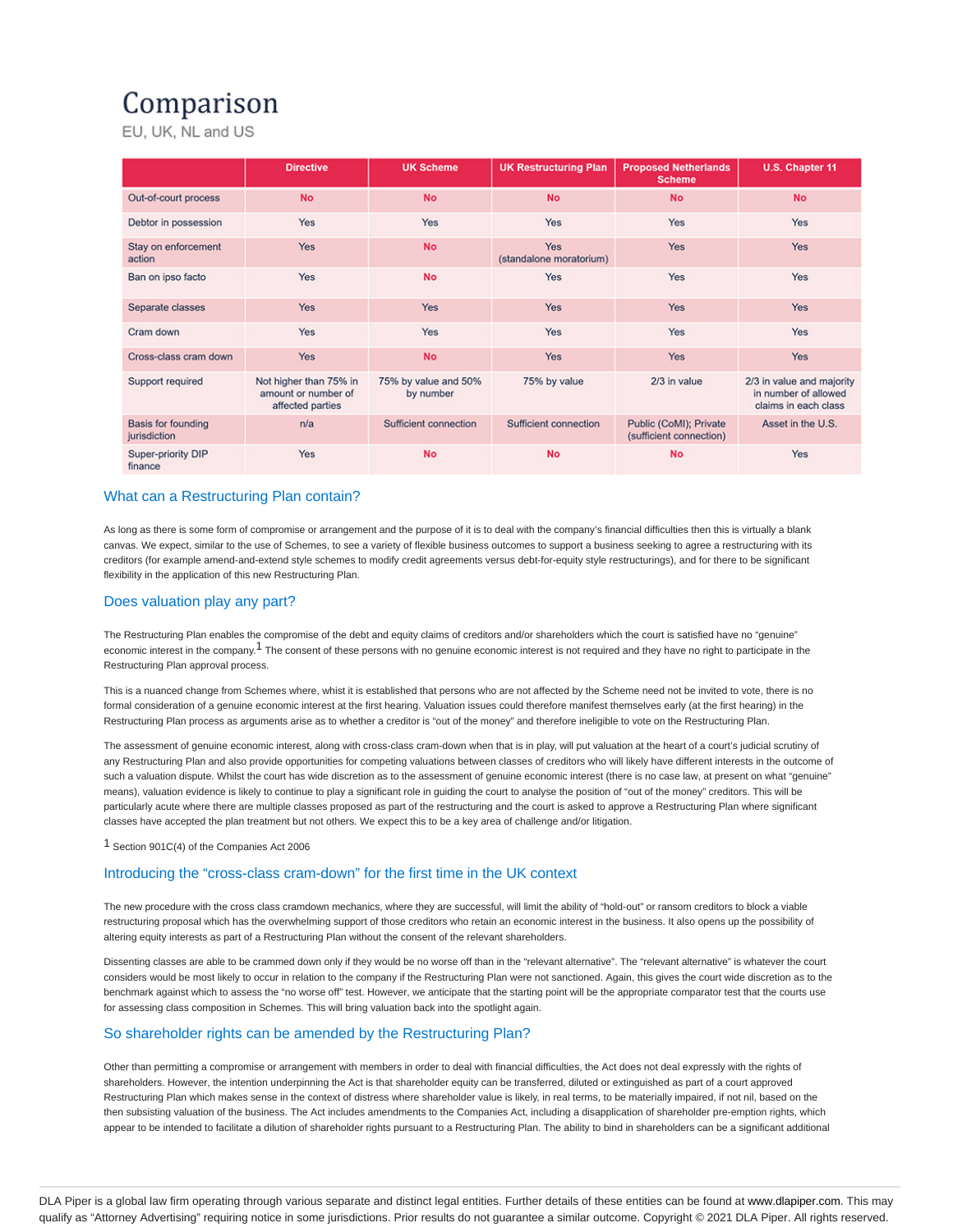hurdle to achieve successful restructurings and these implicit powers are likely to be welcomed as part of the additional powers that companies now have under the Act to promote corporate rescue and recovery through the delivery of a viable Restructuring Plan.

## Is there court involvement?

The Restructuring Plan involves court oversight and approval. Similar to the more established Scheme process, there will be court involvement via two hearings. As the Restructuring Plan is to be introduced as a corporate restructuring process not a formal insolvency process, the commencement of the process by a debtor to start a Restructuring Plan will not substitute the powers of the debtor/directors by the court and the process is largely similar to other debtor-in-possession processes like Chapter 11 of the US Bankruptcy Code.

## What will be covered at the first hearing?

**Class composition**: Voting on the Restructuring Plan will be by reference to classes and the court will examine the proposed class composition at this first hearing. In the first hearing for the VAA Plan the court accepted that the body of law and practice around class composition in the context of Schemes was directly applicable to Restructuring Plans.

**Jurisdictional issues**: Where there are any jurisdictional issues, for example where the Restructuring Plan is proposed by an overseas company, the court will consider those issues at the first hearing. The court will also consider at the first hearing whether the statutory eligibility criteria (a company having financial difficulties, and proposing a compromise or arrangement to deal with them) are met.

**Information provided to creditors**: Provided it is satisfied with class composition, the court will then confirm that a vote on the proposals should take place on a specified date. Creditors and those being asked to vote and participate in the Restructuring Plan will receive what will look very much like an explanatory statement used in the context of Schemes which will contain the details of the Restructuring Plan to enable them to assess its merits. Creditors must also receive adequate advance notice that the Plan is being proposed to enable them to appear at the first hearing if they wish to do so. The court will consider whether adequate notice has been provided at the first hearing.

# What thresholds or other rules apply to the voting?

#### **Voting Threshold**

The relevant threshold for approval is 75% in value (gross value of debt) of creditors in each class who vote. It is noteworthy that the anticipated requirement that more than half of the value of unconnected creditors vote in favour does not appear in the Act. Similarly, the numerosity test in Schemes (i.e. a majority in number voting in favour requirement which applies to Schemes) does not apply to the Restructuring Plan.

#### **Cross-class cram-down in more detail**

This is a new and powerful feature. Notwithstanding that a class does not vote in favour, creditors in that class may be bound by the plan if the cross-class cram-down rules are met. Those rules are:

- i. at least one class of creditors "who would receive a payment, or have a genuine economic interest in the company, in the event of the relevant alternative" voted in favour of the Restructuring Plan<sup>2</sup>;
- ii. the dissenting creditors would not be "any worse off" under that plan than they would have been in the event of "whatever the court considers would be most likely to occur in relation to the company" should the plan be rejected (which may not necessarily be the immediate liquidation of the debtor company, although this would probably be the correct comparator in many cases, given the eligibility criteria); and
- iii. the court is prepared to sanction the Restructuring Plan.

Court involvement is likely to be significant as regards rule (i) and rule (ii) with rule (iii) likely to be more of a catch all of fairness considerations generally drawing on the English court's extensive experience of the same in the context of UK Schemes, until Restructuring Plan specific jurisprudence is further developed.

#### **Absolute priority rule missing**

The Act does not contain any semblance of the absolute priority rule which was touted when the reforms were first announced in August 2018. It seems likely that in substance this becomes part of the test in step (iii) in so far as testing for consistency with the absolute priority principle is concerned and whether amounts owed to a dissenting class of creditors will be satisfied in full under the proposed plan before a more junior class could receive any distribution or keep any economic interest under the Restructuring Plan.

## So what happens at the second hearing?

If the requisite voting thresholds are met and (if relevant) the rules for imposing a cross-class cram-down have been complied with, the court will decide whether or not to confirm the Restructuring Plan and make it binding on affected creditors and shareholders.

The court will, according to the explanatory notes provided when the bill was initially published, sanction the Restructuring Plan if it is just and equitable to do so. This is the same consideration that applies to Schemes at the equivalent second stage sanction hearing and the court in the VAA Restructuring Plan confirmed that the body of law developed from Schemes will assist the court with this.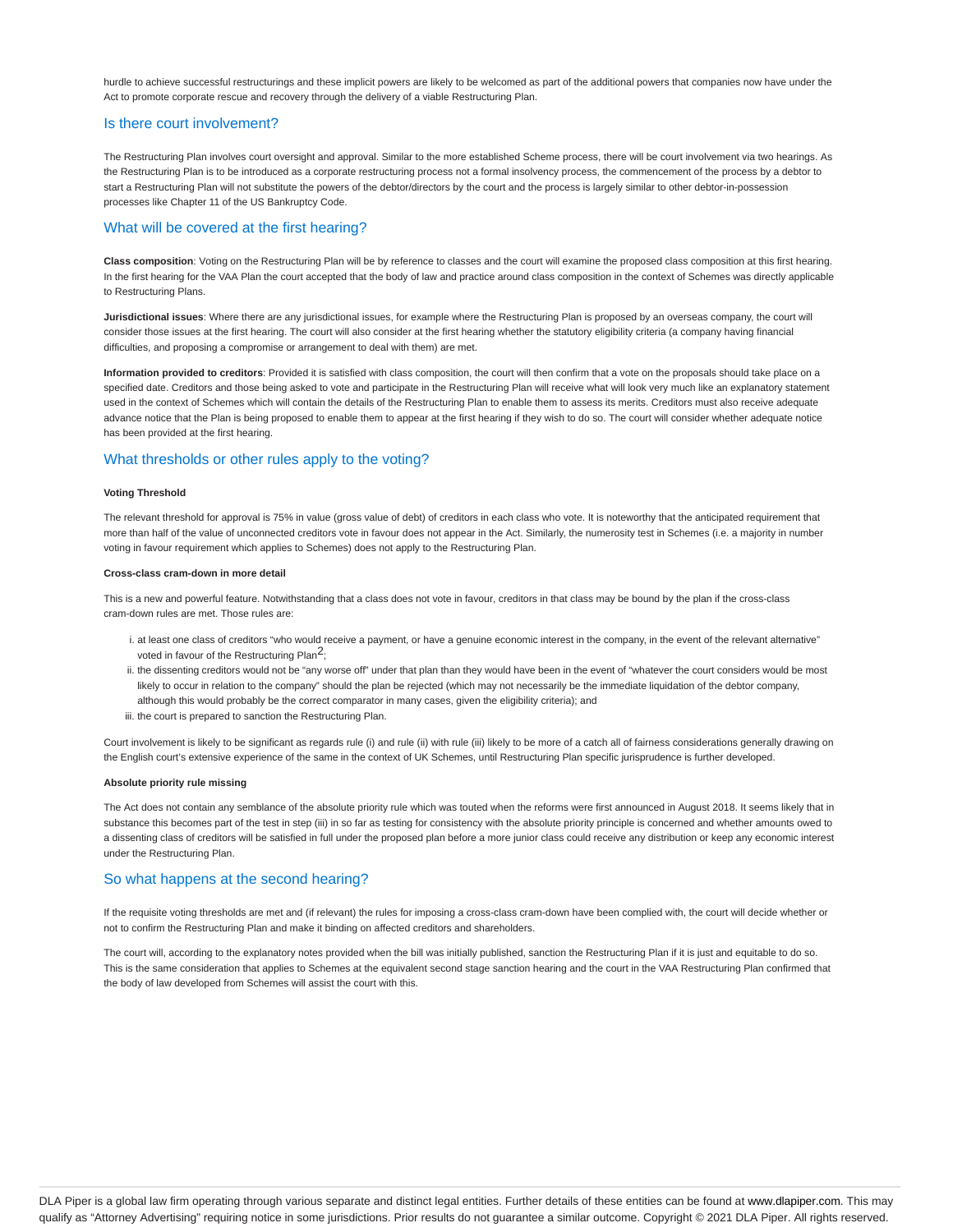# Simplified process



## While all this is happening is there any protection from actions by creditors?

One of the notable disadvantages of the UK Scheme process and (absent a linked administration or (prior to the Act) small company eligibility) the UK CVA process is that those processes don't automatically give the debtor a moratorium and breathing space during which to propose the process to its affected stakeholders.

The Restructuring Plan provides some much-needed flexibility and optionality here for companies that can take advantage of this breathing space. The proposal of a Restructuring Plan can be combined with the new moratorium procedure under the Act which will prevent certain actions against the company while the Restructuring Plan is being progressed to approval.

Only time will tell how this will be used in practice, and some limitations to the effective use of this are likely to include the fact that such a moratorium is likely to be confined to the UK as a jurisdiction as opposed to having worldwide effect similar to the Chapter 11 moratorium. Proposing a Restructuring Plan is likely also to trigger an event of default under most LMA style loan agreements , and it will remain to be seen whether the moratorium would be effective to prevent the exercise of remedies by such creditors including as mentioned above where there is significant foreign collateral. An additional and likely significant limitation of the new moratorium procedure, is that all amounts falling due under financial contracts, including loan agreements, must continue to be paid during the moratorium. If the company is unable to pay such amounts the moratorium will end. Support from lenders, and potentially lock-up agreements, are still likely to be needed in many cases even where the moratorium is used. See our further analysis of the new moratorium.

Looking to the future, where might a Restructuring Plan be used in the alternative to a Scheme of Arrangement or a CVA?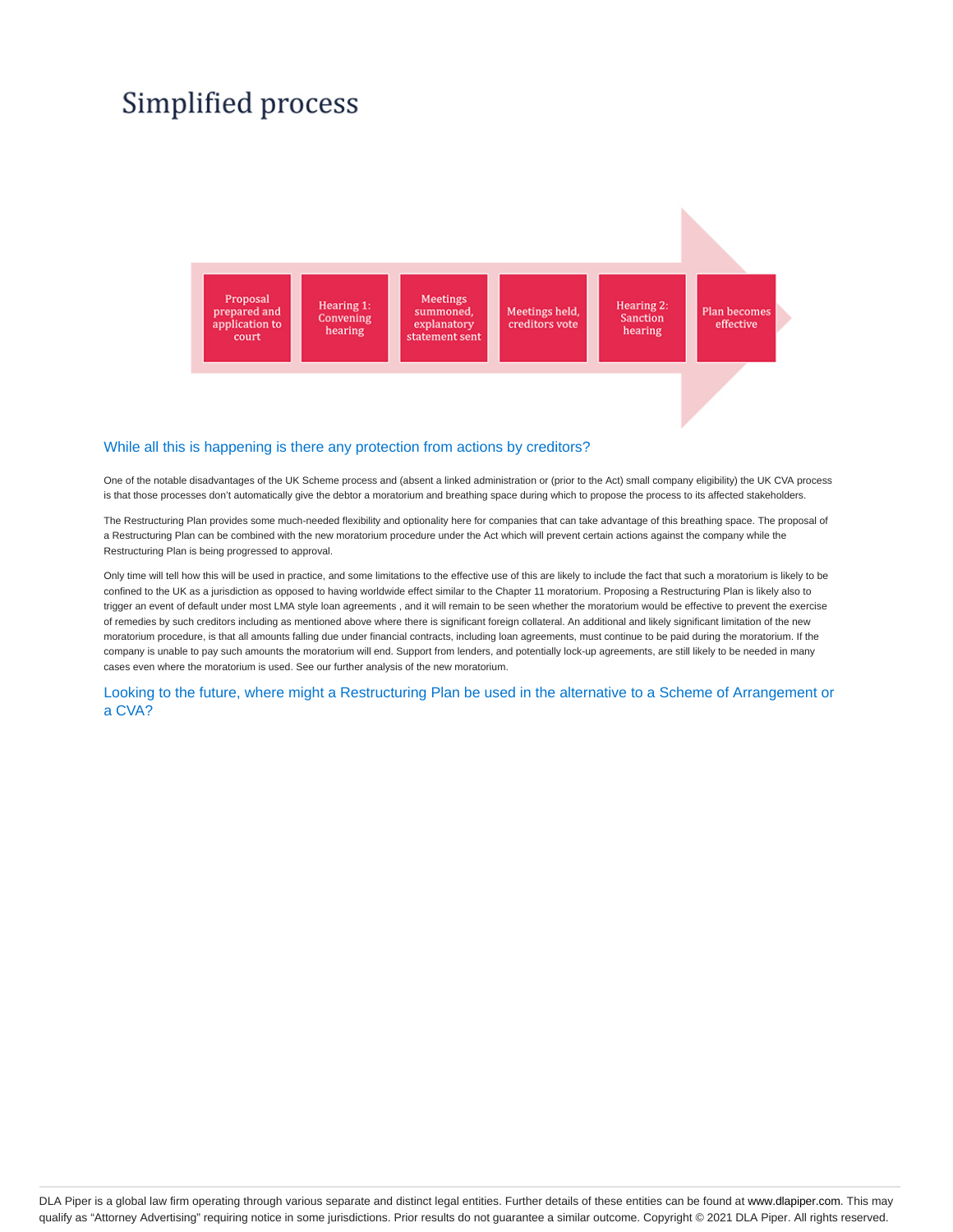# Comparison with other UK restructuring tools

# **Restructuring Plan**



- Can bind secured creditors
- Can bind unsecured creditors
- Can cram-down dissenting classes
- Can compromise members' rights
- Potential for integration where previous restructurings may have involved separate Scheme + CVA
- Voting threshold: 75% by value



- Cannot bind secured creditors
- No classes, all vote together
- Cannot compromise members' rights
- Voting threshold: 75% by value and a majority by value of unconnected creditors





- Can bind secured creditors
- Cannot cram-down dissenting classes all classes must vote in favour
- Can compromise members' rights
- Voting threshold: 75% by value and a majority in number

Scenario 1:

Bond Restructuring – multi-tiered debt structure (Senior Secured Notes (SSNs) and Senior Unsecured Notes (SUNs))

Financial Restructuring – featuring a debt compromise, no debt for equity swap. Assumes SSNs are broadly in favour (in all cases over 75% in support) whereas SUNs are a less homogenous grouping, nearer the value break and of differing views.

Assumes all else being equal (i) 90% threshold for changes for consensual compromise of fundamental terms (ii) separate classes for voting purposes, (iii) Scheme is preferable to a Restructuring Plan due to established body of case law in respect of Schemes and therefore (arguably) less uncertainty.

| <b>SSN Consent Support</b><br>Level | <b>SUN Consent Support</b><br>Level | Numerosity issue?            | Cross-Class-Cram-Down<br>needed? | First choice Process?                                                                                                              |
|-------------------------------------|-------------------------------------|------------------------------|----------------------------------|------------------------------------------------------------------------------------------------------------------------------------|
| At least 90%<br>At least 90%        |                                     | N/A                          | N/A                              | <b>Consensual Restructuring</b><br>Agreement for SSNs and<br><b>SUN<sub>s</sub></b>                                                |
| At least 90%                        | At least 75% but less than<br>90%   | N/A for SSNs<br>No for SUNs  | <b>No</b>                        | <b>Consensual Restructuring</b><br>Agreement for SSNs with<br>Scheme for SUNs                                                      |
| At least 90%                        | At least 75% but less than<br>90%   | N/A for SSNs<br>Yes for SUNs | <b>No</b>                        | <b>Consensual Restructuring</b><br>Agreement for SSNs with<br>Restructuring Plan for<br><b>SUNs</b>                                |
| At least 75% % but less<br>than 90% | At least 75% but less than<br>90%   | No for SSNs<br>No for SUNs   | <b>No</b>                        | Scheme(s) for SUNs and<br><b>SSNs</b>                                                                                              |
| At least 75% % but less than<br>90% | At least 75% but less than<br>90%   | Yes for SSNs<br>No for SUNs  | <b>No</b>                        | Restructuring Plan for SSNs<br>(encompassing SUNs)<br>or<br>Restructuring Plan for SSNs<br>and interconditional Scheme<br>for SUNs |
| At least 75% % but less<br>than 90% | At least 75% but less than<br>90%   | Yes for SSNs<br>Yes for SSNs | <b>No</b>                        | <b>Restructuring Plan</b><br>encompassing SSNs and<br><b>SUNs</b>                                                                  |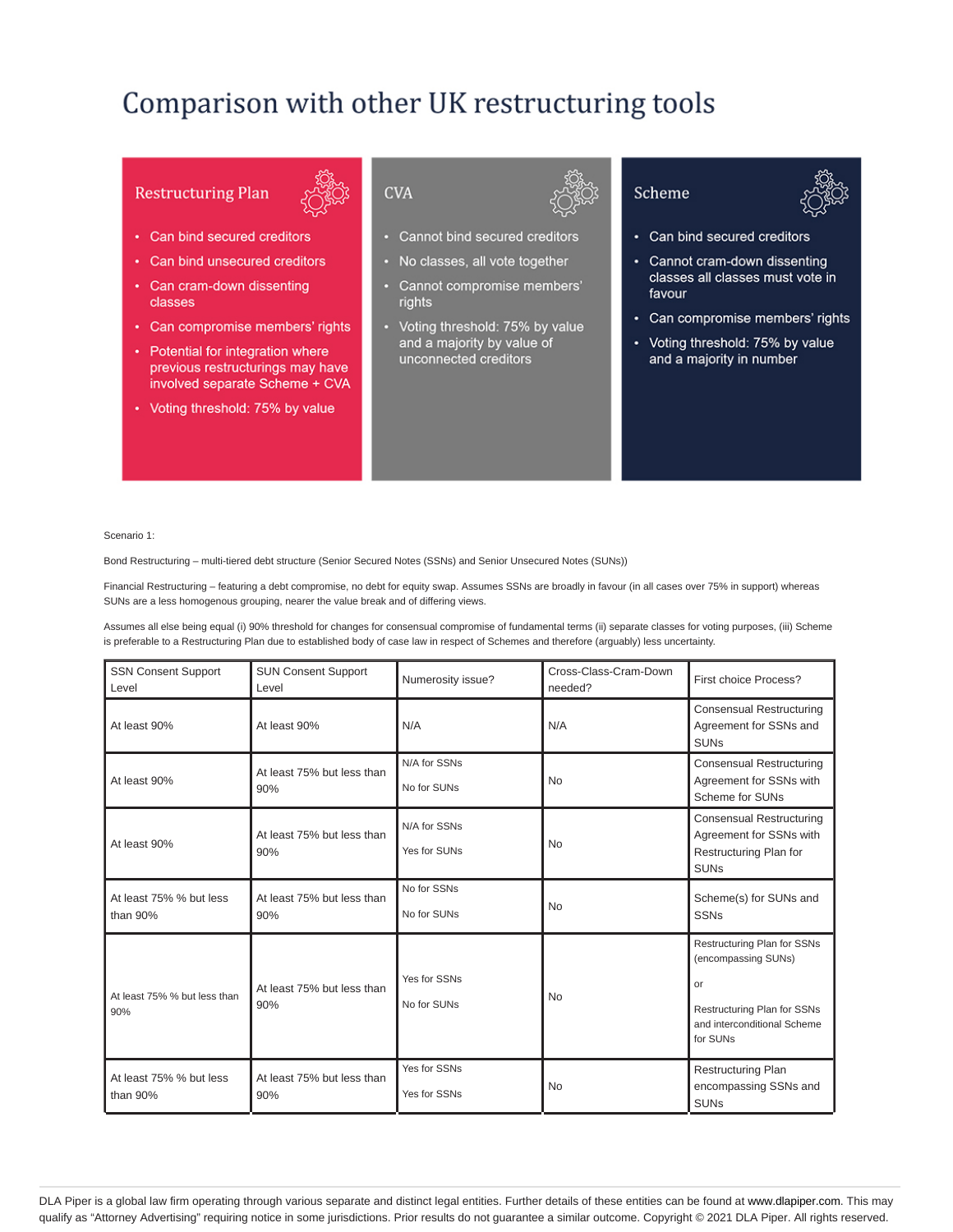| At least 75% % but less<br>than $90\%$ | Less than 75% | No for SSNs<br>No for SUNs   | Yes | <b>Restructuring Plan</b><br>encompassing SSNs and<br><b>SUN<sub>s</sub></b> |
|----------------------------------------|---------------|------------------------------|-----|------------------------------------------------------------------------------|
| At least 75% % but less<br>than 90%    | Less than 75% | Yes for SSNs<br>No for SUNs  | Yes | <b>Restructuring Plan</b><br>encompassing SSNs and<br><b>SUN<sub>s</sub></b> |
| At least 75% % but less<br>than $90\%$ | Less than 75% | Yes for SSNs<br>Yes for SUNs | Yes | <b>Restructuring Plan</b><br>encompassing SSNs and<br><b>SUN<sub>s</sub></b> |

### Scenario 2:

In this section we consider available mechanisms for a scenario like Scenario 1 above but with a Debt-Equity Swap (e.g. transfer to lender owned vehicle).

Schemes have been traditionally used alongside enforcement mechanisms and have become a key restructuring technique to deal with shareholders in debt-equity swaps and out of the money creditors in combination with the release of the claims of those out of the money creditors under LMA style intercreditor agreements. The following steps are typical:

- Step 1 Insolvency practitioners are appointed to a Holdco or share(s) Holdco owns in its subsidiaries;
- Step 2 Holdco sells its subsidiaries to a Newco (consideration to Holdco can be structured by novating debt to Newco through a Scheme for example);
- Step 3 The claims of "out of the money" junior creditors are released or sold by the security trustee pursuant to the distressed disposal provisions of an LMA
- style intercreditor agreement;
- Step 4 Old equity holders left behind as shareholders in Holdco.

Intercreditor agreements are highly negotiated documents in leveraged financings particularly around releases and "safe harbour" provisions . As a result, the pathway to enforcement is often more complex than a pure senior-junior wholesale subordination of economic and legal rights where senior controls the entire enforcement without fetter.

The Restructuring Plan enables a restructuring of both "out of the money" debt and equity to be implemented within the existing corporate structure without the need for a sale of the business and/ or subsidiaries through a pre-pack administration or transfer via a share pledge enforcement.

However, the statutory mechanisms empowering changes to equity structures within an existing corporate vehicle only apply in the context of England and Wales registered companies. Therefore, whilst Restructuring Plans can be used for international debtors with sufficient connection with England and Wales in the same way as Schemes, there is this limitation which means that we will likely continue to see Schemes accompanied by enforcements to effect debt equity swaps.

## **Restructuring Plan as an alternative to a CVA**

Secured and unsecured debts - One of the key advantages of the Restructuring Plan over a CVA is the Restructuring Plan can compromise the claims of both secured and unsecured creditors. Therefore, there may be some efficiencies by conducting the entirety of a restructuring through a Restructuring Plan rather than through a CVA with subsequent financial restructuring for example.

**Thresholds: no unconnected creditor test** - The Restructuring Plan, as set out above has a 75% approval threshold which is similar to a CVA however a key difference is that there is no express unconnected creditor approval threshold requirement, as there is in a CVA (a resolution to approve a CVA will be invalid if those voting against it include more than half of the total value of creditors unconnected to the company whose claims have been admitted for voting).

Voting dilution - As CVAs require all unsecured creditors to vote together as a single "class" they have been criticised (particularly by landlords in CVAs focused on amending lease payment obligations (rent)) in circumstances where the difference between approval and rejection of the CVA might be the vote of unsecured creditors who, arguably, may not be being asked to compromise or alter their position as fundamentally as, say, landlord creditors. Conversely for companies this can be seen to be a strategic advantage of a CVA.

Under the Restructuring Plan, where, for example compromise of landlord rights might constitute landlords in their own separate class for voting purposes, the cross-class cram-down procedure built into the Restructuring Plan does allow a restructuring to be imposed on a dissenting class of creditors. It is likely however that the same theory behind the vertical comparator test in a CVA will act as a check in the court's sanction of the Restructuring Plan where the court is considering the "no worse off" test. We can certainly envisage scenarios where debtors looking to utilise the Restructuring Plan may be incentivised to start with a broader classification of creditors than previously permissible using Schemes, to take advantage of the cross-class cram-down procedure although this will itself be subject to the fairness requirements as a whole. The relative fairness of the effect of the Restructuring Plan on any dissenting class of creditor by reference to the other classes, will likely include substantive checks similar to the CVA "horizontal comparator" test, although the debtor/proposer of the plan may be able to demonstrate that such differential treatment is justifiable in the circumstances $6$ .

### **Court involvement – a blessing or a curse?**

Some may view the lack of court involvement in the CVA process as a significant benefit (not least from the perspective of upfront cost) however the lack of court substantive scrutiny during the CVA process can lead to uncertainty at the back end of that process, with challenges on the basis that (i) there has been some material irregularity at or in relation to the shareholders' meeting or the creditors' decision procedure, such as failure to supply the required information or (ii) the CVA unfairly prejudices the interests of a creditor, member or contributory of the company, increasingly common.

## Specific Lessons from the VAA Restructuring Plan

The VAA Restructuring Plan was sanctioned by the High Court of England and Wales on 2 September 2020.

Some initial observations on the VAA Restructuring Plan focusing on two of the key features of the Restructuring Plan, (i) the lack of numerosity test and (ii) crossclass-cram-down are as follows:

#### **Numerosity**

DLA Piper is a global law firm operating through various separate and distinct legal entities. Further details of these entities can be found at www.dlapiper.com. This may qualify as "Attorney Advertising" requiring notice in some jurisdictions. Prior results do not guarantee a similar outcome. Copyright © 2021 DLA Piper. All rights reserved.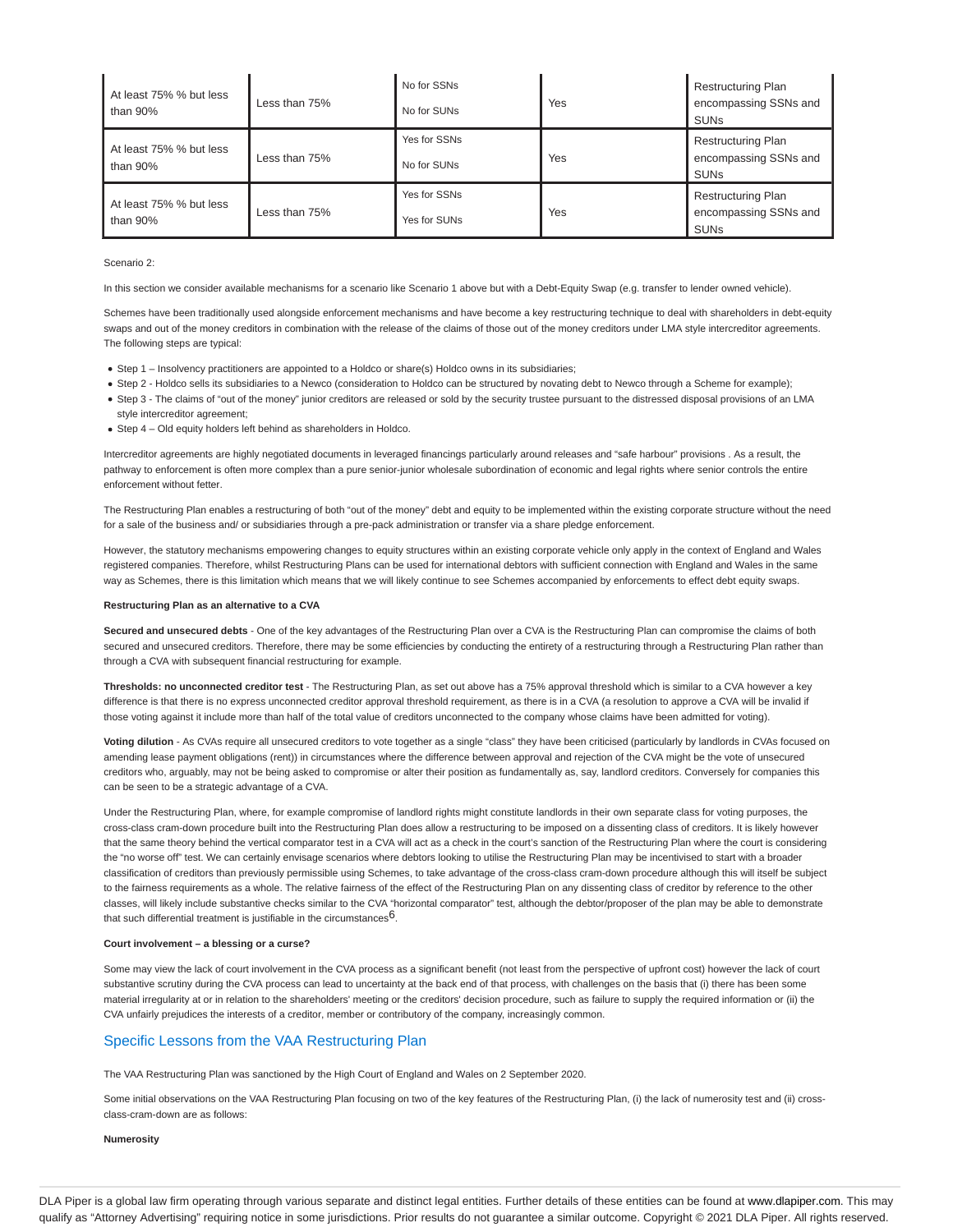There were four classes of creditor in the VAA Restructuring Plan who voted as follows according to the skeleton argument in respect of the sanction hearing:

- 1. 100% in number and value of the RCF Plan Creditors (with a turnout of 100%);
- 2. 100% in number and value of the Operating Lessor Plan Creditors (with a turnout of 100%);
- 3. 100% in number and value of the Connected Party Plan Creditors (with a turnout of 100%); and
- 4. 99.24% in value and 95.32% in number of the Trade Plan Creditors present and voting (with a turnout of 66.05% in number and 89.18% in value).

Each of the RCF Plan Creditors, Operating Lessor Plan Creditors and Connected Party Plan Creditors executed lock up agreements in advance of the Restructuring Plan meeting. Whilst the Trade Plan Creditors did not unanimously vote in favour there was no record of active objection to the Restructuring Plan.

There is no required numerousity test for a Restructuring Plan nevertheless, whilst satisfied in the circumstances of the VAA Restructuring Plan process that the voting process was fair, Justice Snowden indicated it would be helpful in the future if chairman's reports could contain the number (alongside the value of creditors) voting, so the court could satisfy itself that the meeting was representative.

A further point worth noting that there were over 160 Trade Plan Creditors under the Restructuring Plan. In constructing the Trade Plan Creditor class the company decided not to compromise the claims of trade creditors who were owed less than £50,000 as at a particular date, meaning that such creditors were excluded from the class of Trade Plan Creditors subject to the plan. <sup>2</sup>

One of the queries raised by Justice Snowden was why the company constructed the class of Trade Plan Creditors by reference to the £50,000 threshold. Justice Snowden specifically raised that that it could be grounds for opposition in respect of a Restructuring Plan (or a scheme) that similarly-placed creditors are excluded and do not need to be compromised. However, he added if there was a legitimate commercial reason that creditors have been selected for exclusion in this manner the court would not generally decline to sanction such plan (or scheme). No rationale is given (or required under the Companies Act or otherwise) for using the Restructuring Plan over a Scheme. The final voting on the VAA Restructuring Plan shows that the plan would have been passed, all else being equal, if constructed as a Scheme. One of the reasons, it can be speculated, for using a Restructuring Plan over a Scheme may have been the large number of Trade Plan Creditors and possible unpredictability over whether the numerosity test in a Scheme would be met – that risk could have increased exponentially, if that reasoning were the case, were there 1000 + creditors in the Trade Plan Creditor class as opposed to the 160 in the Restructuring Plan.

 $^2$  Counsel for VAA stated that the increase in Trade Plan Creditor numbers from not drawing the line here (to increase by approximately 1000 more creditors whose combined value was approximately £5million would have subjected the company to logistical, time and cost burdens which would not have been commercially beneficial under the circumstances.

### **Cross-Class-Cram-Down**

The result of the Restructuring Plan meant there was no need to access the new cross class cram down mechanism in order to have the Restructuring Plan sanctioned. However, Justice Snowden did remark that that he did not have to decide whether the court's power to impose a cram-down would have arisen under circumstances where the company had consensually agreed a restructuring plan with 100% of creditors in a number of creditor classes but where there was one dissenting class. Crucially he stated that it might be said that a company could not create a cram-down power by constituting classes of creditors who support a restructuring and could be dealt with outside a plan consensually in order to cram down a minority class unless the company could demonstrate a good reason why the Restructuring Plan was being structured in this way. A clear sign that the court could use its discretion in the future to decline to sanction a Restructuring Plan in such circumstances.

### **Conclusions**

Given the powerful provisions contained in the Act for dealing with both secured and unsecured creditors, creditor cram-downs and cram-ups, and notwithstanding the introduction of far reaching insolvency and restructuring reforms in other jurisdictions, we suspect that given the experience of the English courts with CVAs and Schemes that the Restructuring Plan will prove popular for companies looking to promote and successfully implement a restructuring proposal.

 $1$  There is no guidance as to whether a dissenting class has to be offered anything or specifically whether a Restructuring Plan can truly be called a "compromise" or "arrangement" without offering dissenting creditors something (even where they might get nothing on a liquidation).

 $2$  The Act does not state that this must be a class of impaired creditors (that is, creditors who will not receive payment in full under the Restructuring Plan) but in practice there is likely to be a very significant threshold set by the court to sanction a plan which might otherwise look like it is being "rail roaded" through by a class which is not taking any impairment under the terms of the Restructuring Plan. We expect that the "relevant alternative" will also be an area of focus, challenge and competing evidence as to what the relevant alternative should be.

 $^3$  An insolvency event of default will typically include a sub-heading which states that an event of default shall occur if, "by reason of actual or anticipated financial difficulties, [the debtor] commences negotiations with one or more of its creditors with a view to rescheduling any of its indebtedness".

<sup>4</sup> Typically provisions which seek to impose certain objective measures (e.g. sale by a regulated insolvency officer, court supervised enforcement, a fairness opinion incorporating a valuation, a competitive sales process run by an independent investment bank etc) before permitting the release of claims.

<sup>5</sup> The "vertical comparator" compares the projected outcome of the CVA with the projected outcome of a realistically available alternative process (usually liquidation). This sets a low water mark below which a CVA cannot go.

 $6$  The "horizontal comparator" compares the treatment of creditors under the CVA as between each other. Whilst there is no prohibition on differential treatment, any differential treatment must be justified.

# AUTHORS



Partner London | T: +44 (0)20 7349 0296 [UK Switchboard] david.ampaw@dlapiper.com

**David Ampaw**

DLA Piper is a global law firm operating through various separate and distinct legal entities. Further details of these entities can be found at www.dlapiper.com. This may qualify as "Attorney Advertising" requiring notice in some jurisdictions. Prior results do not guarantee a similar outcome. Copyright © 2021 DLA Piper. All rights reserved.